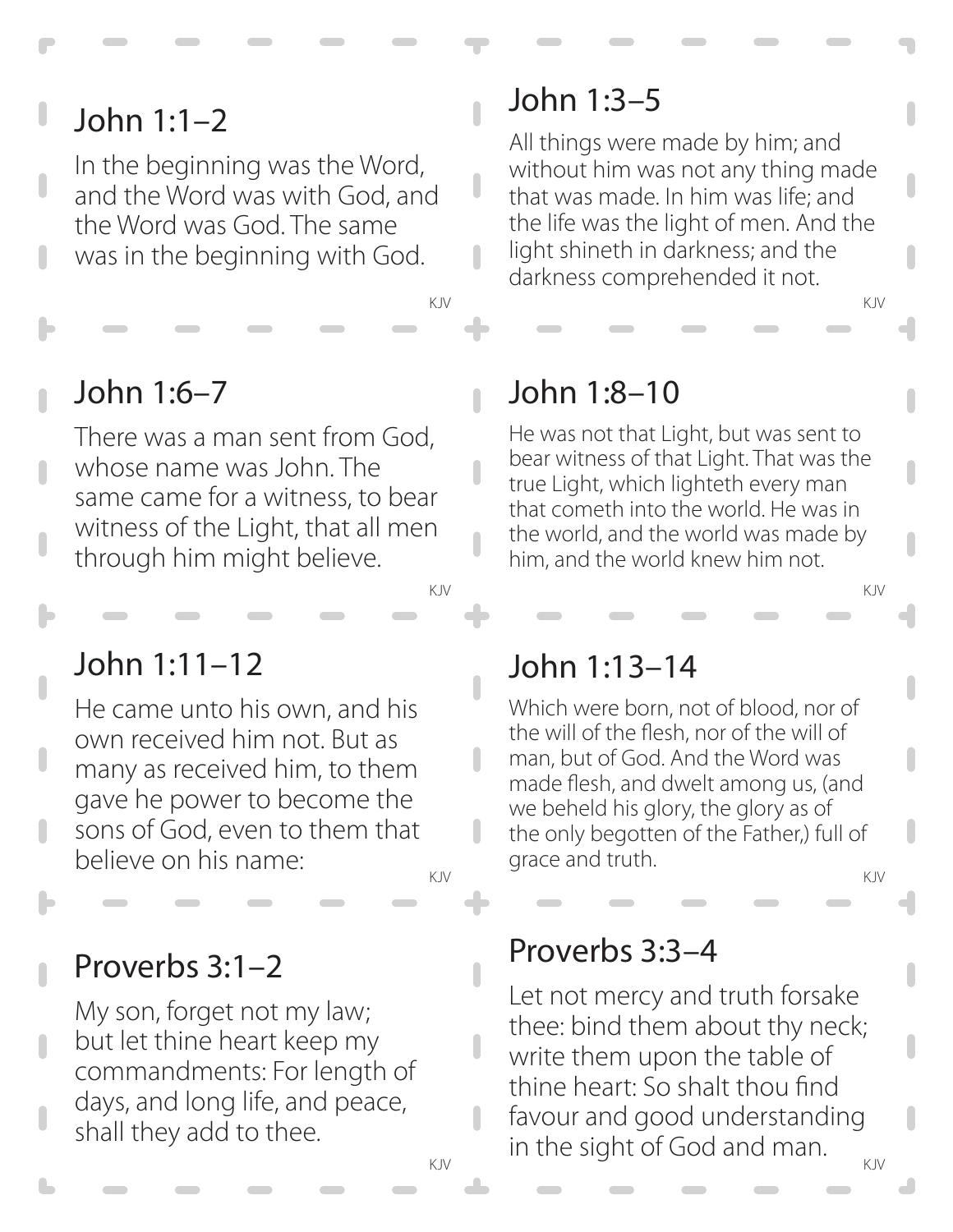## Proverbs 3:5–6

Trust in the Lord with all thine heart; and lean not unto thine own understanding. In all thy ways acknowledge him, and he shall direct thy paths.

KJV KJV

 $\overline{\phantom{a}}$ 

ı

 $\overline{\phantom{a}}$ 

 $\overline{\phantom{a}}$ 

### Proverbs 3:9–10

Honour the Lord with thy substance, and with the firstfruits of all thine increase: So shall thy barns be filled with plenty, and thy presses shall burst out with new wine.

#### Galatians 6:1–3

Brethren, if a man be overtaken in a fault, ye which are spiritual, restore such an one in the spirit of meekness; considering thyself, lest thou also be tempted. Bear ye one another's burdens, and so fulfil the law of Christ. For if a man think himself to be something, when he is nothing, he deceiveth himself.

#### Galatians 6:7–8

Be not deceived; God is not mocked: for whatsoever a man soweth, that shall he also reap. For he that soweth to his flesh shall of the flesh reap corruption; but he that soweth to the Spirit shall of the Spirit reap life everlasting.

## Proverbs 3:7–8

Be not wise in thine own eyes: fear the Lord, and depart from evil. It shall be health to thy navel, and marrow to thy bones.

## Proverbs 3:11–13

KJV KJV My son, despise not the chastening of the Lord; neither be weary of his correction: For whom the Lord loveth he correcteth; even as a father the son in whom he delighteth. Happy is the man that findeth wisdom, and the man that getteth understanding.

#### Galatians 6:4–6

KJV KJV But let every man prove his own work, and then shall he have rejoicing in himself alone, and not in another. For every man shall bear his own burden. Let him that is taught in the word communicate unto him that teacheth in all good things.

#### Galatians 6:9–10

And let us not be weary in well doing: for in due season we shall reap, if we faint not. As we have therefore opportunity, let us do good unto all men, especially unto them who are of the household of faith.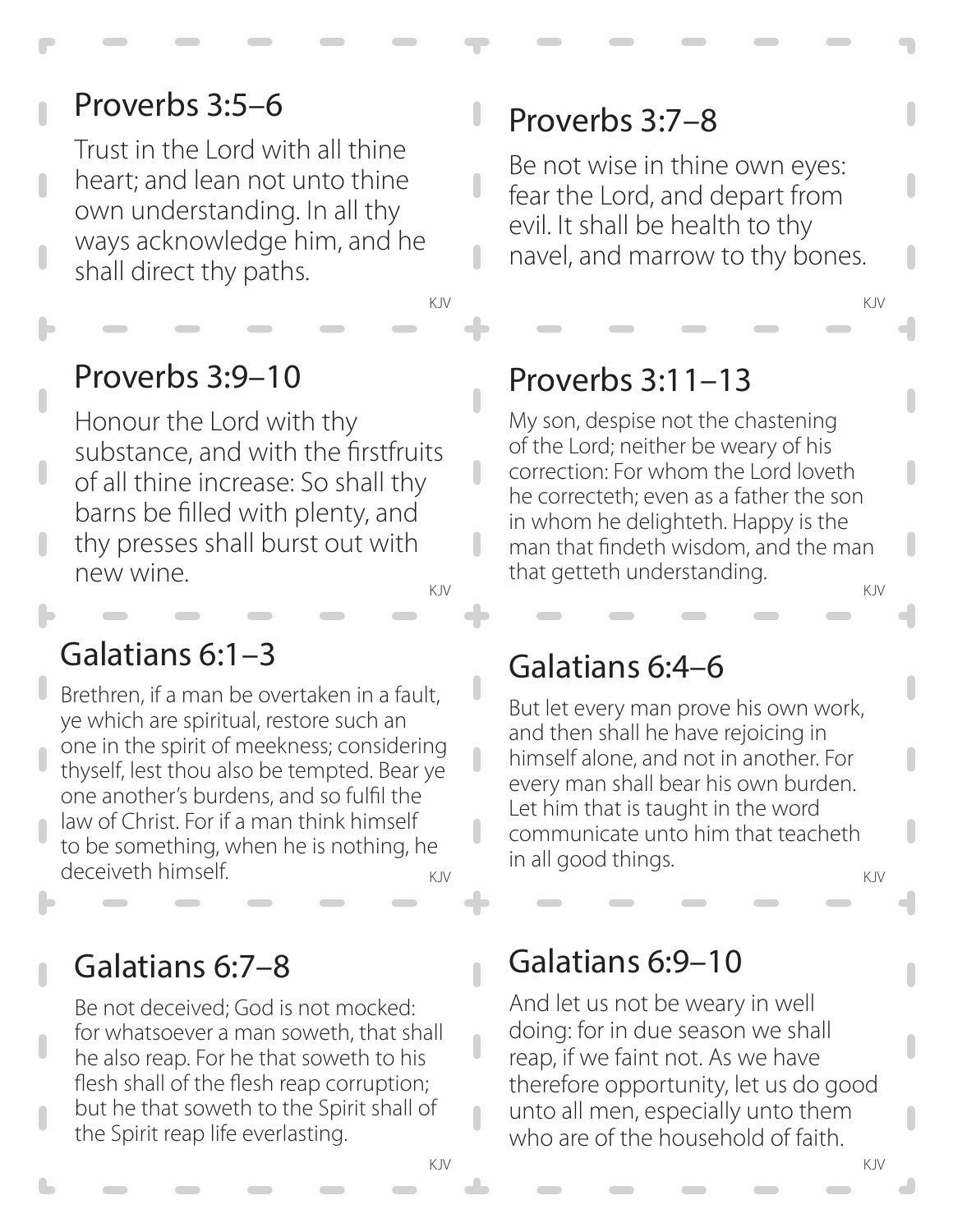# Ephesians 3:14–15

For this cause I bow my knees unto the Father of our Lord Jesus Christ, Of whom the whole family in heaven and earth is named . . .

KJV KJV

n

 $\overline{\phantom{a}}$ 

 $\overline{\phantom{a}}$ 

# Ephesians 3:18–19

May be able to comprehend with all saints what is the breadth, and length, and depth, and height; And to know the love of Christ, which passeth knowledge, that ye might be filled with all the fulness of God.

# Philippians 2:2–3

Fulfil ye my joy, that ye be likeminded, having the same love, being of one accord, of one mind. Let nothing be done through strife or vainglory; but in lowliness of mind let each esteem other better than themselves.

#### Philippians 2:7–8

But made himself of no reputation, and took upon him the form of a servant, and was made in the likeness of men: And being found in fashion as a man, he humbled himself, and became obedient unto death, even the death of the cross.

# Ephesians 3:16–17

That he would grant you, according to the riches of his glory, to be strengthened with might by his Spirit in the inner man; That Christ may dwell in your hearts by faith; that ye, being rooted and grounded in love,

# Ephesians 3:20–21

Now unto him that is able to do exceeding abundantly above all that we ask or think, according to the power that worketh in us, Unto him be glory in the church by Christ Jesus throughout all ages, world without end. Amen.

## Philippians 2:4–6

KJV KJV

Look not every man on his own things, but every man also on the things of others. Let this mind be in you, which was also in Christ Jesus: Who, being in the form of God, thought it not robbery to be equal with God:

# Philippians 2:9–11

KJV KJV

 $_{\text{KJV}}$  the glory of God the Father.  $_{\text{KJV}}$ Wherefore God also hath highly exalted him, and given him a name which is above every name: That at the name of Jesus every knee should bow, of things in heaven, and things in earth, and things under the earth; And that every tongue should confess that Jesus Christ is Lord, to